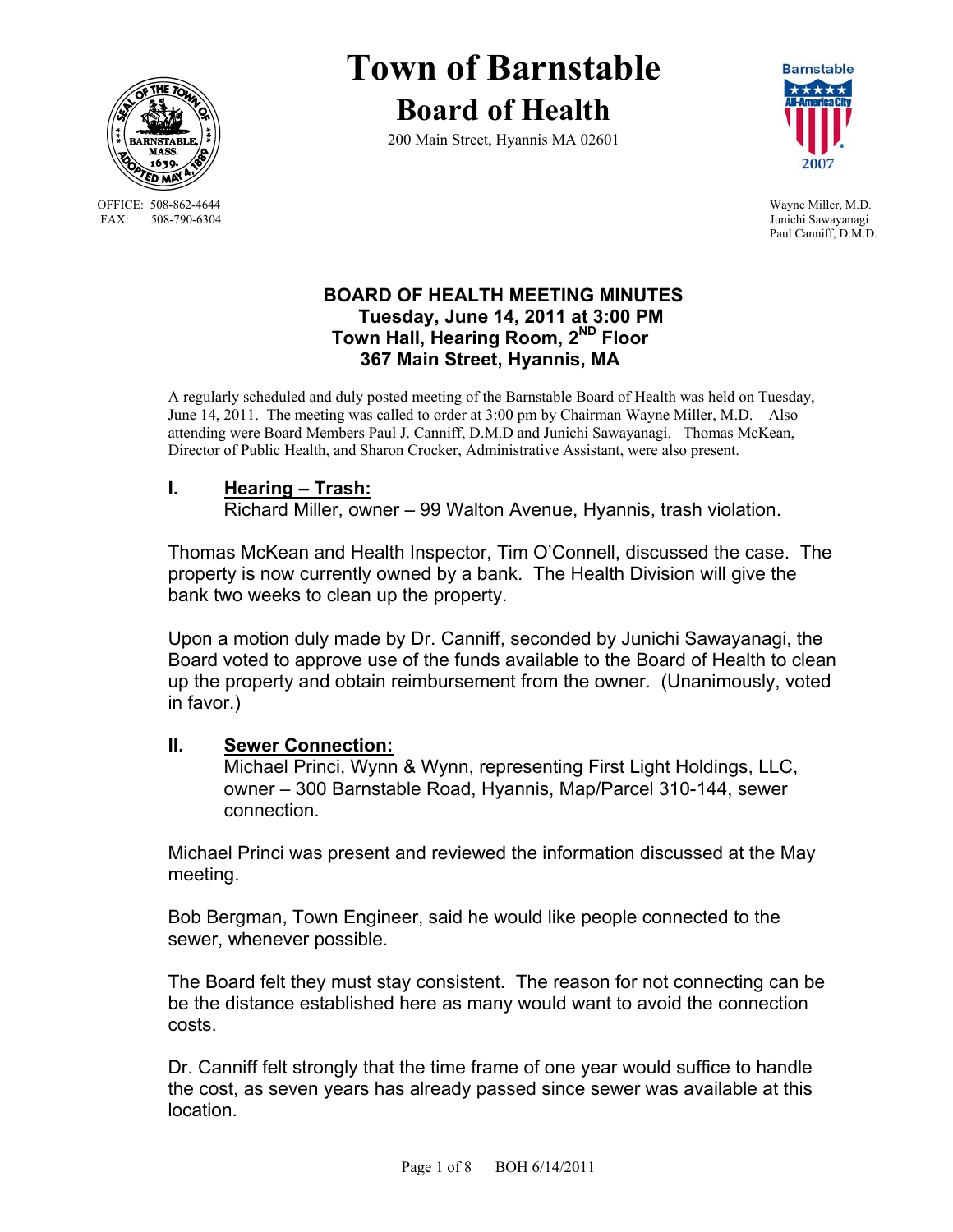Upon a motion duly made by Mr. Sawayanagi, seconded by Dr. Miller, the Board voted to enforce the connection to sewer within an 18-month period – connect by December 2012. (Vote Passed. Two voted in favor. Dr. Canniff voted opposed to the time frame.)

## **III. Discussion:**

 Center Village Condo – Request to replace soil absorption systems without a shared I/A system.

Bill Rabe, Trustee at Center Village, and Gary Wolcott, Civil Engineer, were present and said they have changed the request.

They are looking for approval to hook up to sewer so they can have a feasibility plan devised. It has been almost 6 years since they came to the Board and it was only expected to be 5 years before sewer would be available to them.

Bob Bergman said the major cost is already done in having a pump station; they don't usually have to increase the size of station, just the number of hours the station will have to run to handle the additional volume.

The Board brought up the fact that Strawberry Hill Condominiums also needs their septic repaired/replaced and has less land available to do repairs. They came to the Board in 2004. Bill Rabe said the possibility of splitting the cost of the connection with Strawberry Hill would be good.

Mr. Rabe said the Center Village Condominium Association was also looking for an approval to replace a few pits with a Title V drain while waiting for the connection to town sewer.

The Board explained that the suggestion of using a Title V drain is a separate issue all together and must be reviewed separately and thoroughly. The only issue they can address today is the feasibility of connecting to the town sewer and the Board agreed that it would be reasonable for the condominium association to prepare a feasibility plan with the expectation of connect to sewer soon.

\*\*Dr. Miller asked Mr. McKean to pull out the Strawberry Hill Condos files and have the Board (possibly at the next meeting) address the septic connections at the same time as Center Village and the association will be able to split the costs.

# **IV. Variances – Septic (New):**

A. Peter Eastman, Howard Boats – 164 Beale Way, Barnstable, Map/Parcel 280-004, 0.50 acre lot, boat building and repair requesting approval for incinerating toilet, currently no plumbing.

Peter Eastman was present and explained his request. Historically, they have been using the neighbor's property and he actually had more employees in the past than he does now as he has streamlined the process.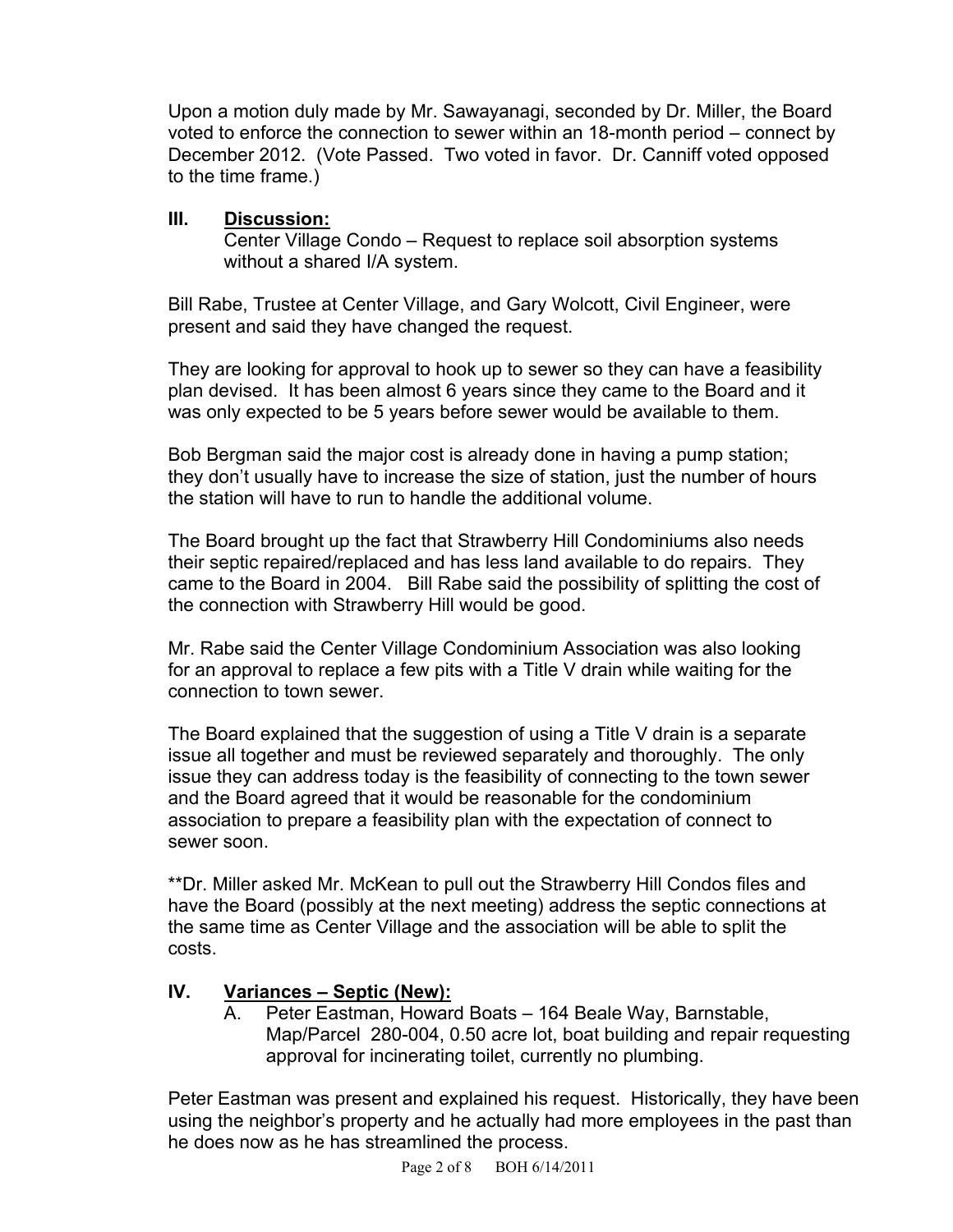Dr. Miller said Brian Dudley prefers an incinerator toilet because there are no biohazards from it; it burns and ends up just ash. The other system requires special disposing and/or burying. Hand washing would be with hand sanitizer. Brian Dudley is also happy to have the hand sanitizers instead of the alternative of using grey water as the soaps, etc., would be leaching into the ground and the property is so close to the water.

Upon a motion duly made by Dr. Canniff, seconded by Mr. Sawayanagi, the Board voted to approve the use of an incinerator toilet and hand sanitizing at the location. (Unanimously, voted in favor.)

B. Edward Stone, EAS Surveying, representing owner, Salvation Army - 157 Straightway, Hyannis, Map/Parcel 268-218, 10,544 square feet parcel, gravity system vs. pump.

Ed Stone presented the plans. Thomas McKean brought up the comment that the plan should be designed by an engineer should be used. Mr. Stone said it is his understanding of the regulations that if the wall is under four feet, an engineer is not required. This wall would be  $3\frac{1}{2}$  feet.

Upon a motion duly made by Dr. Canniff, seconded by Junichi Sawayanagi, the Board voted to approve the plan for a one foot variance with the following condition: a structural engineer must design the wall and that it must meet the requirements of Title V and the staff of the Barnstable Board of Health. (Unanimously, voted in favor.)

C. Peter McEntee representing Bank of New York Mellon – 116 Iyannough Road, Hyannis, Map/Parcel 328-144, 9,330 square feet lot, variances.

Peter McEntee presented the plan. There is a lining which will run between the cellar wall and the SAS. It will run the length of the SAS.

Upon a motion duly made by Dr. Canniff, seconded by Junichi Sawayanagi, the Board voted to approve with the following conditions: 1) A three-bedroom deed restriction will be properly recorded at the Barnstable County Registry of Deeds, and 2) a proper copy of the deed restriction will be supplied to the Barnstable Health Division. (Unanimously, voted in favor.)

D. Peter Sullivan, Sullivan Engineering representing C. William Carey, owner - 986 Sea View Avenue, #A, Osterville, Map/ Parcel 091-002, 2.72 acre parcel, proposal to grandfather four bedroom without installing new septic system.

Peter Sullivan presented the history of the property. Since the initial permit, the area has fallen under the salt-water estuary limitations.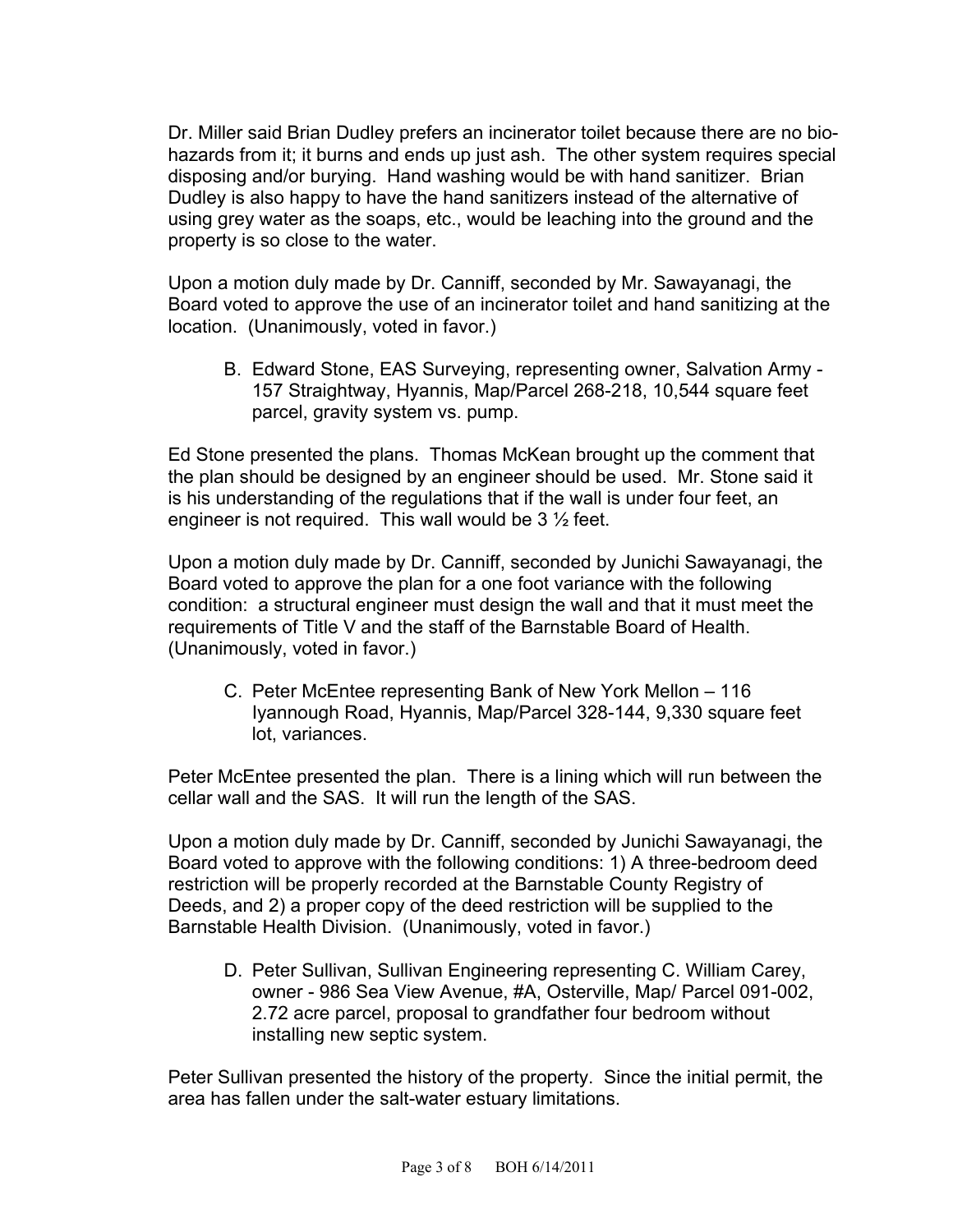Mr. Sullivan suggests performing a 16-page septic inspection of the property to validate the system's design handles a four-bedroom.

Upon a motion duly made by Dr. Canniff, seconded by Mr. Sawayanagi, the Board voted to approve the parcel as having a four bedroom approval with the following condition: 1) A full 16-page septic inspection report will be done on the property and it must validate that the system's design is built to handle a four-bedroom capacity. (Unanimously, voted in favor.)

E. Allen Halliday, Trustee – 154 Eel River Road, Osterville, Map/Parcel 115-010-001, 74,985 square feet lot, approval of five bedroom floor plan (continued from the March 2011).

The owner was to be present. The five bedroom plan submitted is a generic plan.

The Board had requested the five bedroom floor plan as the stipulation of removing the three bedroom deed restriction. The septic system is built to handle a five bedroom capacity.

Upon motion duly made by Mr. Sawayanagi, seconded by Dr. Canniff, the Board voted to approve the 5 bedroom plan and the three bedroom deed restriction will be allowed to be removed. (Unanimously, voted in favor.)

F. Robert Greer, owner – 140 Peach Tree Road, Marstons Mills, of interpretation of septic permit dated 4/26/2006 with the number of bedrooms –Section 360-45 variance of salt water estuary.

Thomas McKean said the septic system is designed adequately for five bedrooms. The septic permit showed it as a 3 bedroom and it was designed with rooms which are now enclosed. At the time of the permit, the property was outside of all zones of restrictions. There would have been no reason to deny the five bedrooms in 2006.

Upon a motion duly made by Dr. Canniff, seconded by Junichi Sawayanagi, the Board voted to approve a variance to the estuary to permit the 5 bedroom design flow to be used for the 5 bedroom house. (Unanimously, voted in favor.)

## **V. I/A Monitoring:**

 Joanne Hooker, owner – 112 Nyes Neck Road East, Centerville, request to reduce monitoring.

No one was present.

The reports showed levels of 22 and 23 while the desired level is 19 or less. By interpreting the results of the testing, the property is not used during the winter and thus, does not make sense to test during the winter. The nitrogen level is ok during the ok but not as good as it could be.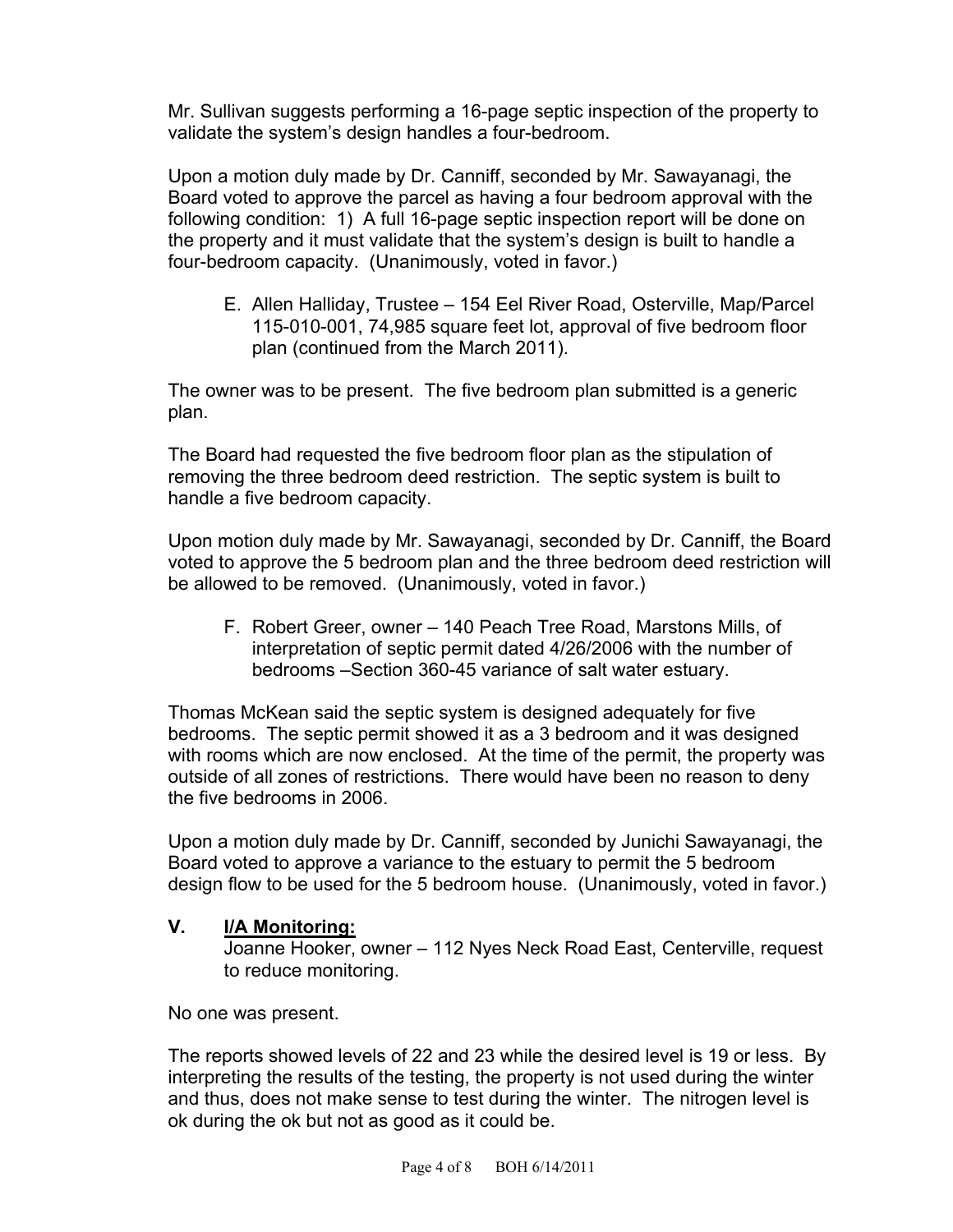Upon a motion duly made by Dr. Canniff, seconded by Junichi Sawayanagi, the Board voted to approve the I/A monitoring to be reduced to once a year with the following conditions: 1) the property is only rented seasonally, 2) the I/A is testing during the prime season of Jul or Aug, and 3) the water will be tested annually as the well was actually installed closer than the plan had originally specified. NOTE: If the property is to be rented year-round, then the property's I/A system must be monitored twice a year, one of which will be during the Jul/Aug season. (Unanimously, voted in favor.)

# **VI. Variance – Food (New):**

A. Marat Hunanyan, owner of Cape's Best Gyros & Grill – 569 Main St, request to do deep-fry cooking.

Marat Hunanyan said he had spoken with Bob Bergman, Town Engineer, and Bob did not have a problem with using a deep-fryer until the grease tank was hooked up at the end of the season. Dr. Canniff and Mr. McKean confirmed this.

Upon a motion duly made by Dr. Canniff, seconded by Junichi Sawayanagi, the Board voted to reverse one of the criteria's of the BOH ruling on May 2011. The applicant will now be allowed to use a deep fryer for foods on the proposed menu with the condition that the underground grease trap will be installed by the end of the season as stated (by Nov 18, 2011). (Unanimously, voted in favor.)

B. Aaron Webb, owner – The Daily Paper, toilet facility variance to utilize three toilet facilities, in lieu of the required four.

Upon a motion duly made by Dr. Canniff, seconded by Junichi Sawayanagi, the Board voted to approve the toilet facility variance to permit three, instead of the four toilets. (Unanimously, voted in favor.)

C. Lori Caron, Salty Lou's Lobster, for Mid Cape Farmers Market – request to sell prepared foods.

Approved as refrigerated items, not as frozen items. The summer temperatures during the Farmers Market allow the potential of the food to thaw as she will only be storing it in ice.

Upon a motion duly made by Mr. Sawayanagi, seconded by Dr. Canniff, the Board voted to approve the food as refrigerator items and will also approve the food as frozen items with the condition that the vendor uses a freezer at the market for storage. (Unanimously, voted to approve.)

D. Temporary Food Event – Phil Wallace and Susan Finegold for Summer Fete En Plein Air to be held at Pastiche of Cape Cod, 1595 Main St, West Barnstable, on Saturday, June 18, 2011, seven vendors, serving food 4:30-8:00 pm.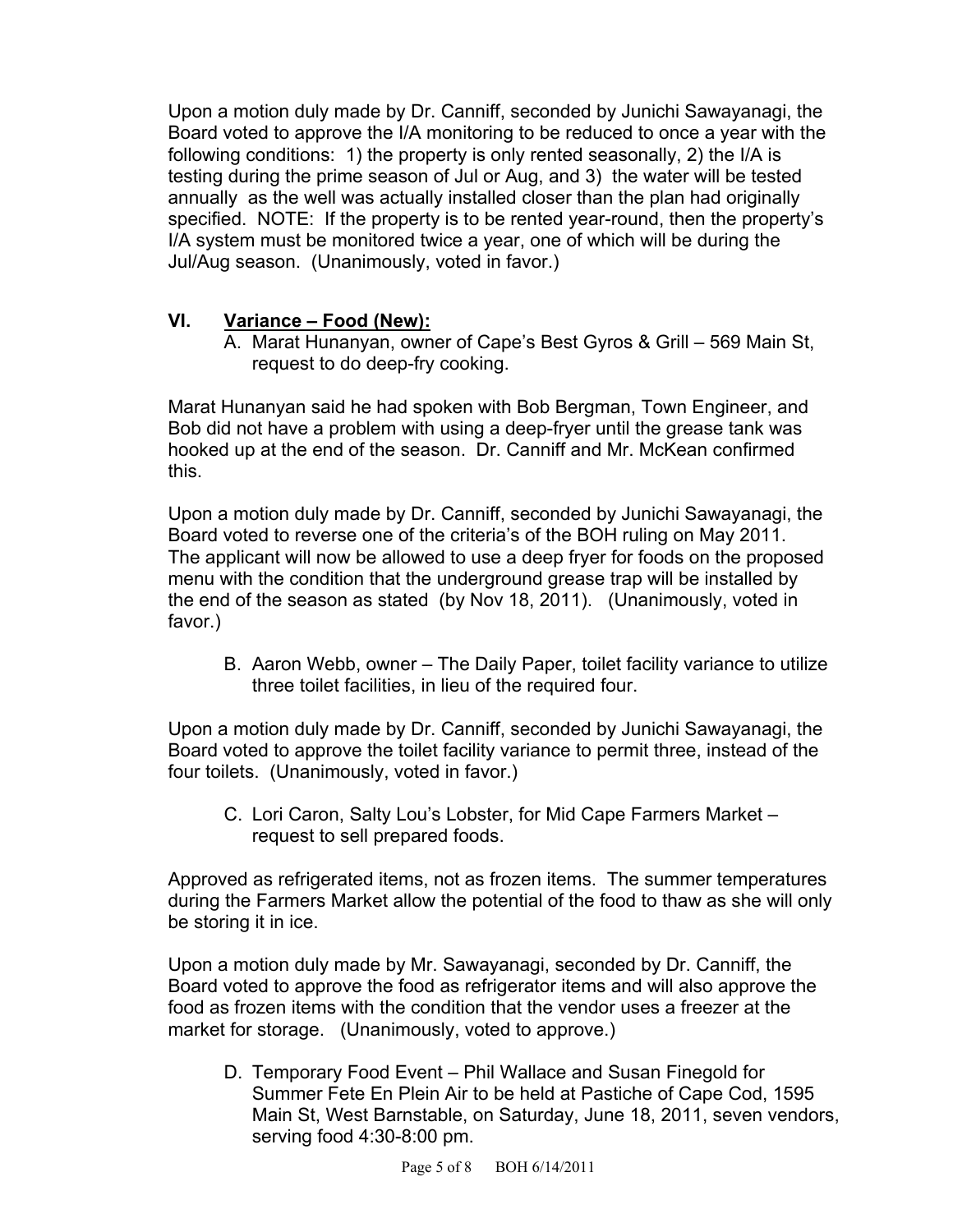Phil Wallace and Irina MacPhee were present to answer questions. They will have five wash stations available.

Upon a motion duly made by Dr. Canniff, seconded by Mr. Sawayanagi, the Board voted to approve as an annual event. (Unanimously, voted in favor.)

E. Temporary Food Event Summer Sampler, Osterville Historical Museum, 155 West Bay Road, Osterville, on July 10, 2011 – three vendors, serving food 5:00-7:00 pm.

Cynthia Hall will submit a floor plan of the food event.

Upon a motion duly made by Dr. Canniff, seconded by Mr. Sawayanagi, the Board voted to approve as an annual event, with the condition that a floor plan of the food event be submitted to Mr. McKean and it meets with his approval. (Unanimously, voted in favor.)

### **VII. Septic Installers (New):**

A. Michael Labute, Mashpee, MA

Upon a motion duly made by Mr. Sawayanagi, seconded by Dr. Canniff, the Board voted to approve Michael Labute as a septic installer. (Unanimously, voted in favor.)

B. Fred Swain, Hudson, MA

Upon a motion duly made by Mr. Sawayanagi, seconded by Dr. Canniff, the Board voted to approve Fred Swain as a septic installer. (Unanimously, voted in favor.)

### **VIII. Body Artist Variance:**

 A. Alyssa A. Long, Hyannis - Request to conduct Body Art without taking Anatomy and Physiology from an accredited college. Applicant took an online First Aid and CPR course.

Mr. McKean stated the applicant needs to submit evidence of receiving her Hep.B series shots and must submit a photo ID as the requirements state.

Upon a motion duly made by Dr. Canniff, seconded by Junichi Sawayanagi, the Board voted to approve as an apprentice for 6 months with a 6-month renewal with the following conditions: 1) Must submit evidence of receiving Hep B Series shots, along with her photo ID's, 2) Ms. Long registers for Anatomy and Physiology, and (3) no complaints are registered with the Public Health Division with Ms. Long. After the 12 month period, she may come back to the Board for review or for application for licensing if qualifications met. (Unanimously, voted in favor.)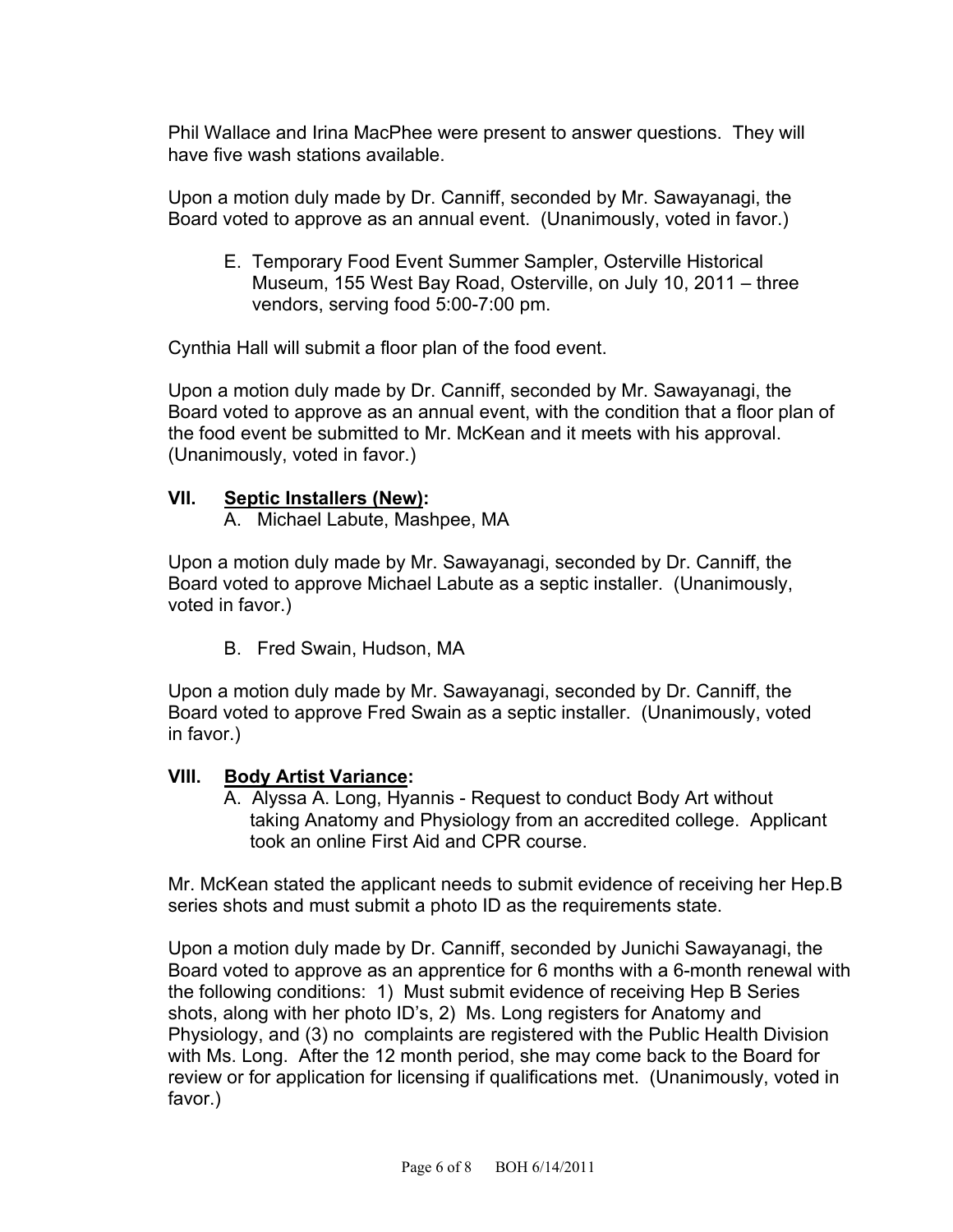B. Alex Travassos – Request to conduct Body Piercing without taking Anatomy and Physiology from an accredited college.

Upon a motion duly made by Dr. Canniff, seconded by Mr. Sawayanagi, the Board voted to approve a variance for Alex Travassos to operate performing both tattooing and body piercing with no conditions. This variance will expire in two years – 6/14/2013, at which time he may come back to the Board. (Unanimously, voted in favor.) (also, see April 12, 2011 meeting minutes).

## **IX. Old / New Business:**

A. Proposed Revision to Section 322-5 of the Town of Barnstable Code Regulation currently requires both a screen and an air curtain at all serving windows associated with outdoor dining. Proposal is to allow a screen or an air curtain.

The Board voted to add the words 'to allow a "self-closing" screen on window or an air curtain.

Upon a motion duly made by Mr. Sawayanagi, seconded by Dr. Canniff, the Board voted to adopt the proposed revision to Section 322-5 of the Town of Barnstable Code Regulation to state that it is allowed to have a "self-closing" screen on window or an air curtain. (Unanimously, voted in favor.)

B. Proposal to allow health inspectors to grant counter variances on HACCP Plans and time/temperature controls for licensed food facilities.

The staff will contact Junichi Sawayanagi, whenever assistance is needed.

Upon a motion duly made by Dr. Canniff, seconded by Mr. Sawayanagi, the Board voted to approve the proposal. (Unanimously, voted in favor.)

C. Bathing Beach Policies.

The Town Attorney's office is going to try to clarify the regulations on what constitutes a Bathing Beach.

POSTPONED until July 2011.

# **X. Informal Discussion:**

 Stephen Wilson representing Christopher Kuhn, owner – 337 South Main Street, Centerville, requesting to utilize open space land as credit to construct a restaurant on a small parcel of land in the salt water estuary.

Stephen Wilson and Chris Kuhn presented the situation.

One of the lots proposed has just one house on it and it is a three-bedroom house. The other lot has buildings and one system on it.